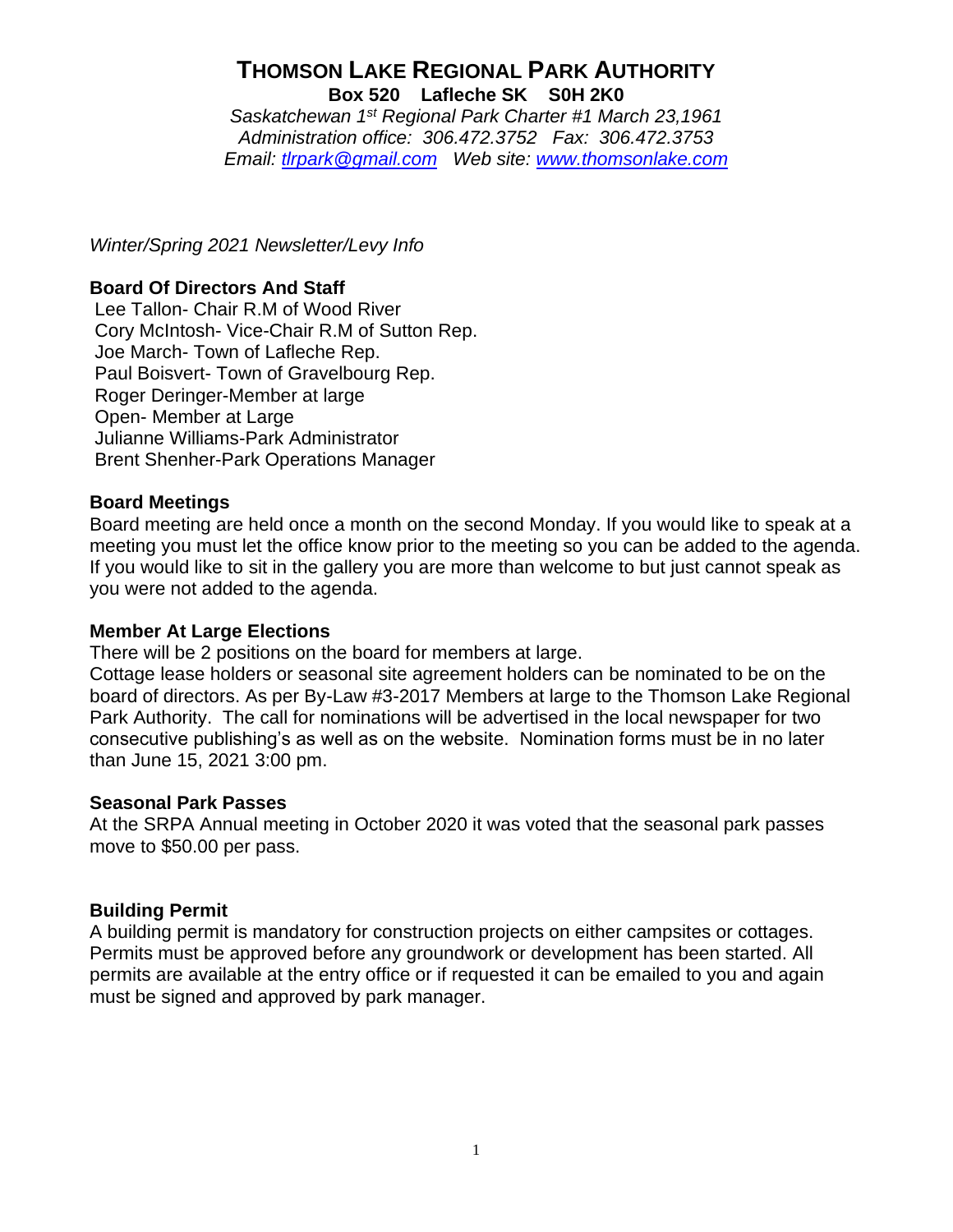## **Landfill/Leaves And Branches**

Branches and leaves will no longer be picked up in the cottages you must drop off at the nuisance ground the hours starting April 1,2021 are **Wednesday, Saturday, Sunday 12:00- 4:00pm**. **THIS IS FOR BRANCHES AND LEAVES ONLY GARBAGE WILL NOT BE ACCEPTED.** 

If you are unable to get these to the nuisance ground, we will pick up but there will be a fee involved and the fee is determined on how much there is to be brought to the nuisance ground.

Garbage tags will no longer be needed.

#### **Cottage lease and Seasonal Site Agreements**

We ask that everyone review their cottage leases or agreements. There are many individuals not following the rules of their leases and we ask that you please read them over and comply by the rules set out.

#### **Dogs/Cats**

We have an increasing number of dogs in the park and we ask that no matter what season of the year it is that all dogs are always leashed, unless you are at the off-leash dog park which is located by the pool. We ask that you please make sure all dogs and cats are spayed or neutered as per by-law #09-2017

#### **Yard Cleanup**

We ask that you have your yard or seasonal site cleaned up prior to May 15. Please ensure all overgrown vegetation and trees are trimmed and yards are maintained we want to keep our park a beautiful place.

#### **Swim Lesson Dates/Camping Dates**

People who are booking camping and swimming lessons can do so April 20 to 24<sup>th</sup>. Let's Camp Opens up May 1 for all camping. First Session July 6-17 Second Session July 20-31 Third Session August 3-14 (third session will run in 2 1-week sessions you have the option to still do 2 weeks but the numbers are significantly lower in the 3<sup>rd</sup> session so we thought we would try this way for one year and see how it goes.) Due to Covid-19 some things may change but for now this is what the dates are.

#### **Raw Water Charges**

Reminder there will be a \$30 a year charge on your annual billing only for those that have a raw water tap.

## **Cottage Levy**

Cottages will see an increase to the levy to \$905.00.

There will be no increase at this point to water rates as Sask. Water has not increased them. There will also be no increase to the infrastructure cost it remains at \$424.00.

#### **Seasonal Site**

Seasonal site will see an increase of 1.5% on your seasonal fee. There will be no increase to power or infrastructure fees.